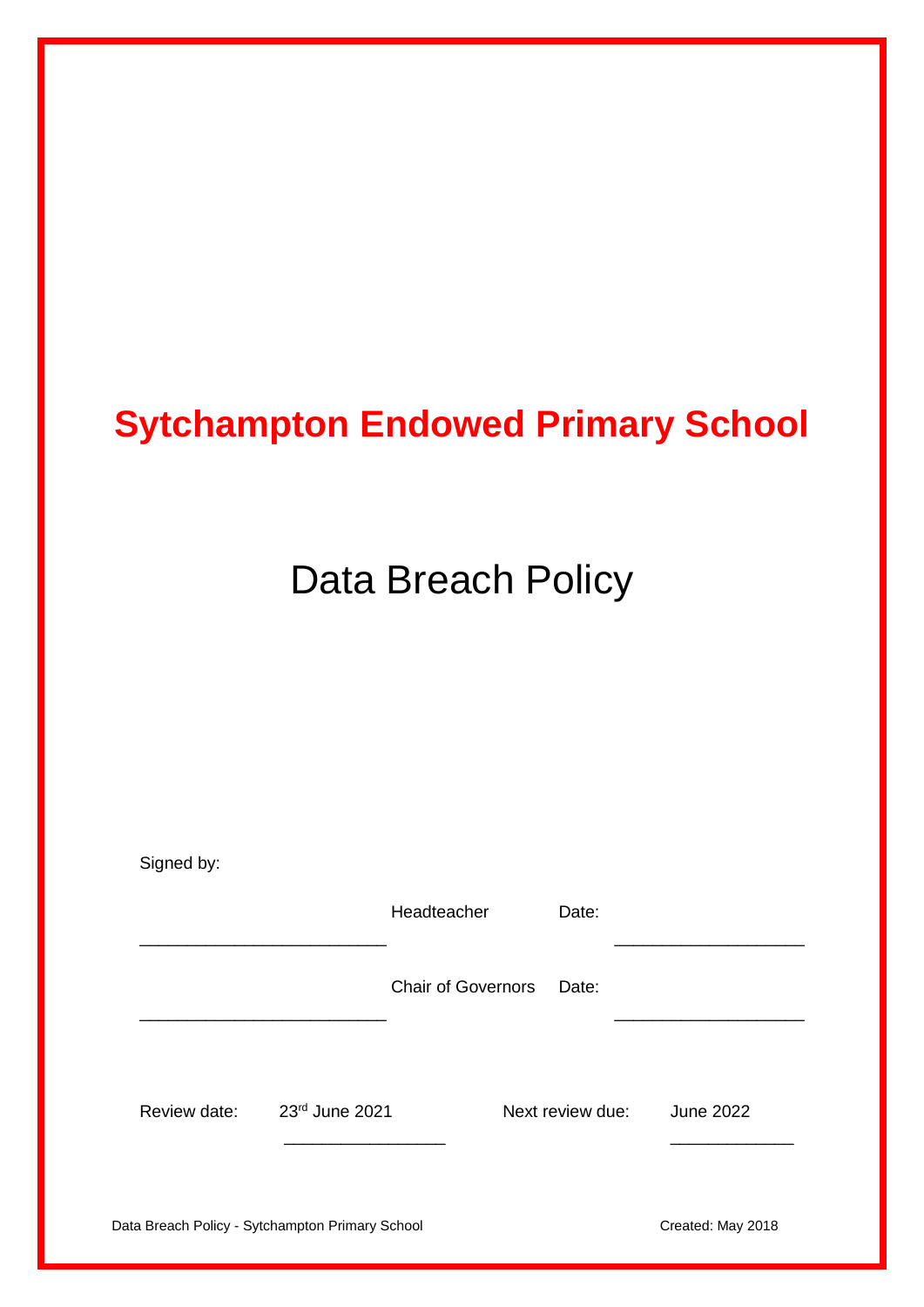## **Contents:**

#### **[Policy Statement & Purpose](#page-2-0)**

- 1. Legal context
- 2. Types of breach
- 3. Managing a data beach
- 4. Attendance
- 5. Notification
- 6. Review and evaluation
- 7. **Implementation**

Data Breach Policy - Sytchampton Primary School Created: May 2018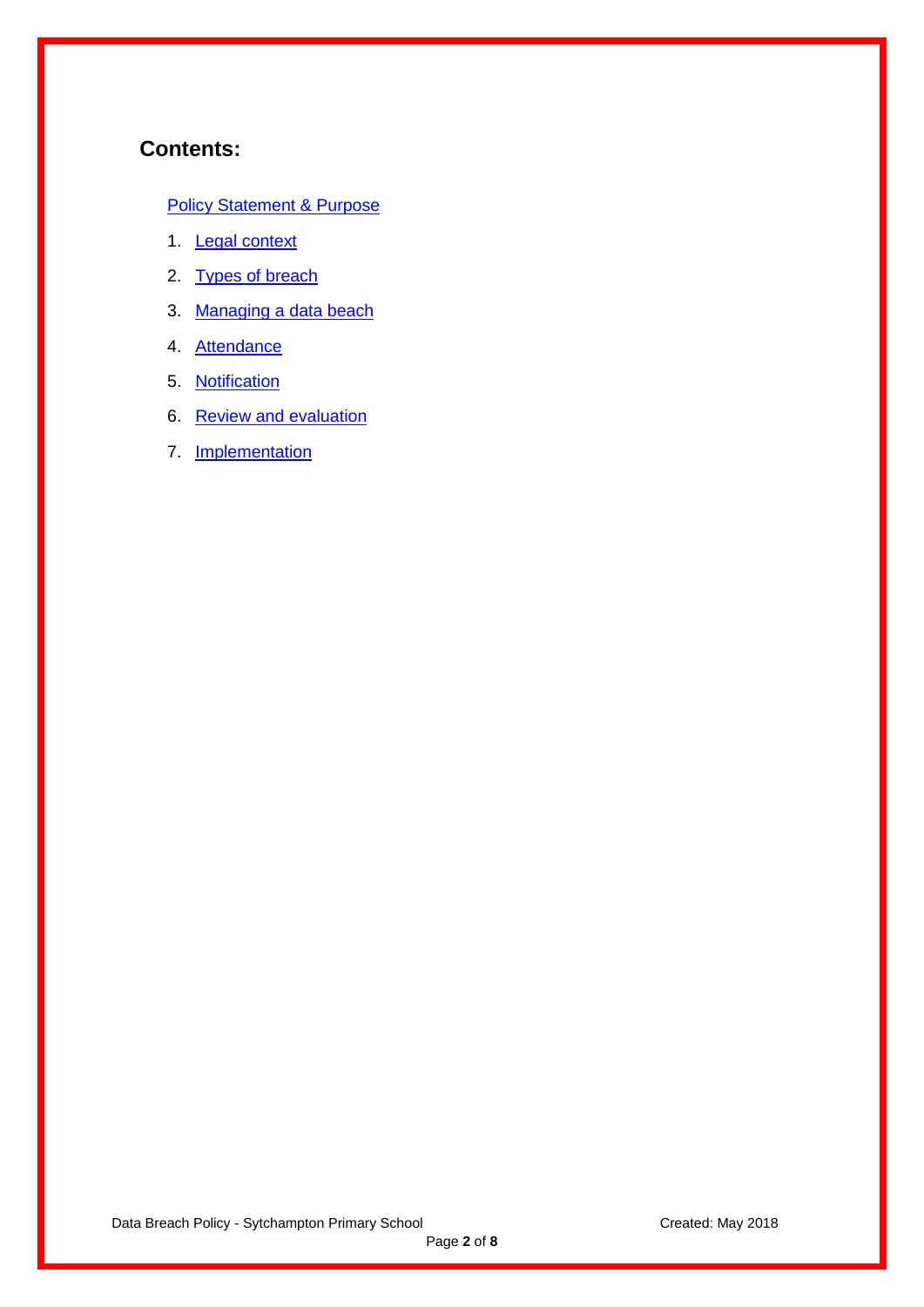#### **Important Note**

<span id="page-2-0"></span>**This procedure has been produced based on current General Data Protection Regulations (GDPR) information. As further updates are released this procedure may be updated to reflect the changes.**

**The GDPR will apply in the UK from 25 May 2018** 

**Data Protection - Data Breach Procedure for Sytchampton Primary School**

Page **3** of **8**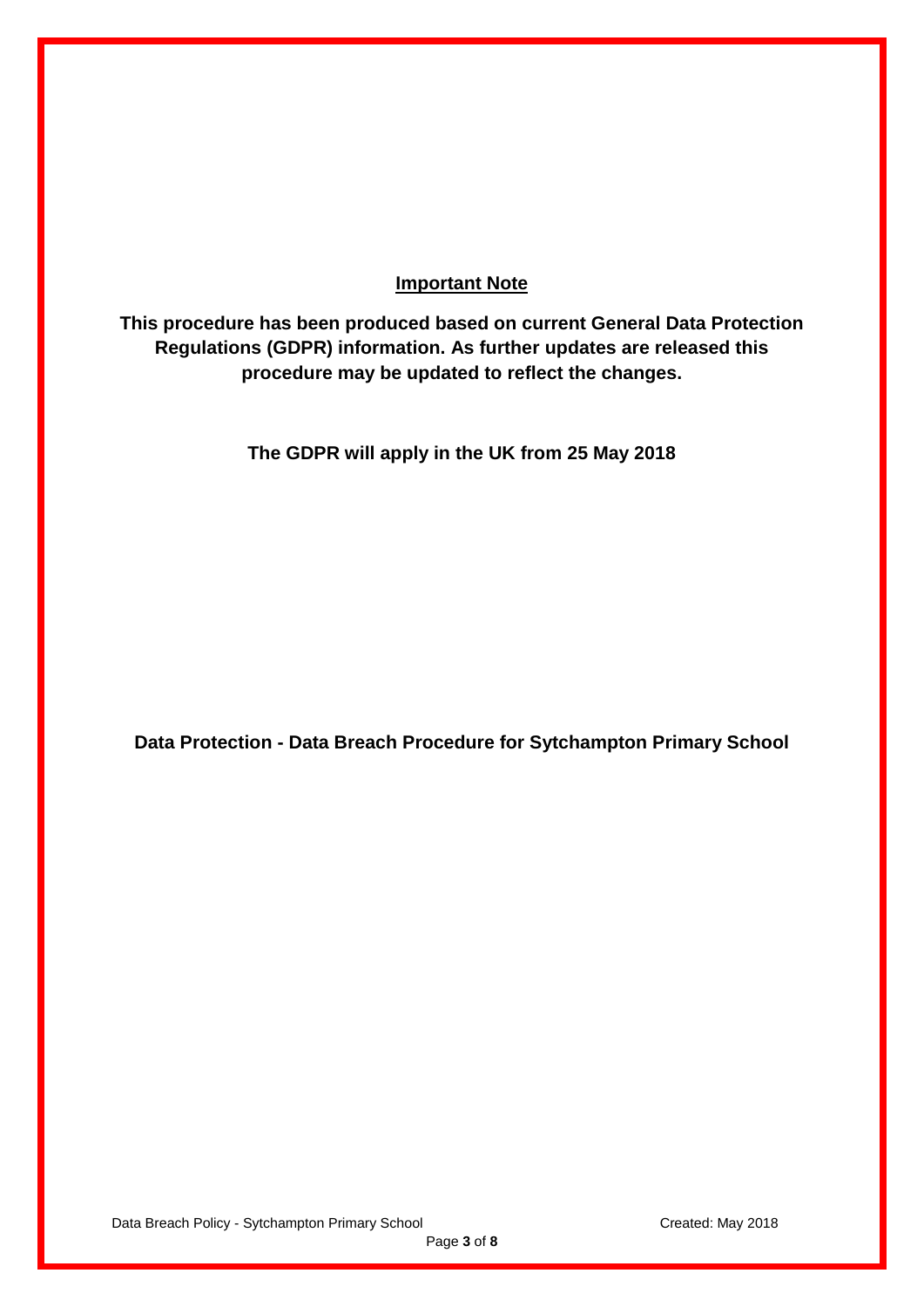#### **Policy Statement**

Sytchampton Primary School holds large amounts of personal and sensitive data. Every care is taken to protect personal data and to avoid a data protection breach. In the event of data being lost or shared inappropriately, it is vital that appropriate action is taken to minimise any associated risk as soon as possible. This procedure applies to all personal and sensitive data held by Sytchampton Primary School and all school staff, Governors, volunteers and contractors, referred to herein after as 'staff'.

## **Purpose**

This breach procedure sets out the course of action to be followed by all staff at Sytchampton Primary School if a data protection breach takes place.

## **Legal Context**

## **Article 33 of the General Data Protection Regulations Notification of a personal data breach to the supervisory authority**

- 1. In the case of a personal data breach, the controller shall without undue delay and, where feasible, not later than 72 hours after having become aware of it, notify the personal data breach to the supervisory authority competent in accordance with Article 55, unless the personal data breach is unlikely to result in a risk to the rights and freedoms of natural persons. Where the notification to the supervisory authority is not made within 72 hours, it shall be accompanied by reasons for the delay.
- 2. The processor shall notify the controller without undue delay after becoming aware of a personal data breach.
- 3. The notification referred to in paragraph 1 shall at least:
	- (a) describe the nature of the personal data breach including where possible, the categories and approximate number of data subjects concerned and the categories and approximate number of personal data records concerned;
	- (b) communicate the name and contact details of the data protection officer or other contact point where more information can be obtained;
	- (c) describe the likely consequences of the personal data breach;
	- (d) describe the measures taken or proposed to be taken by the controller to address the personal data breach, including, where appropriate, measures to mitigate its possible adverse effects.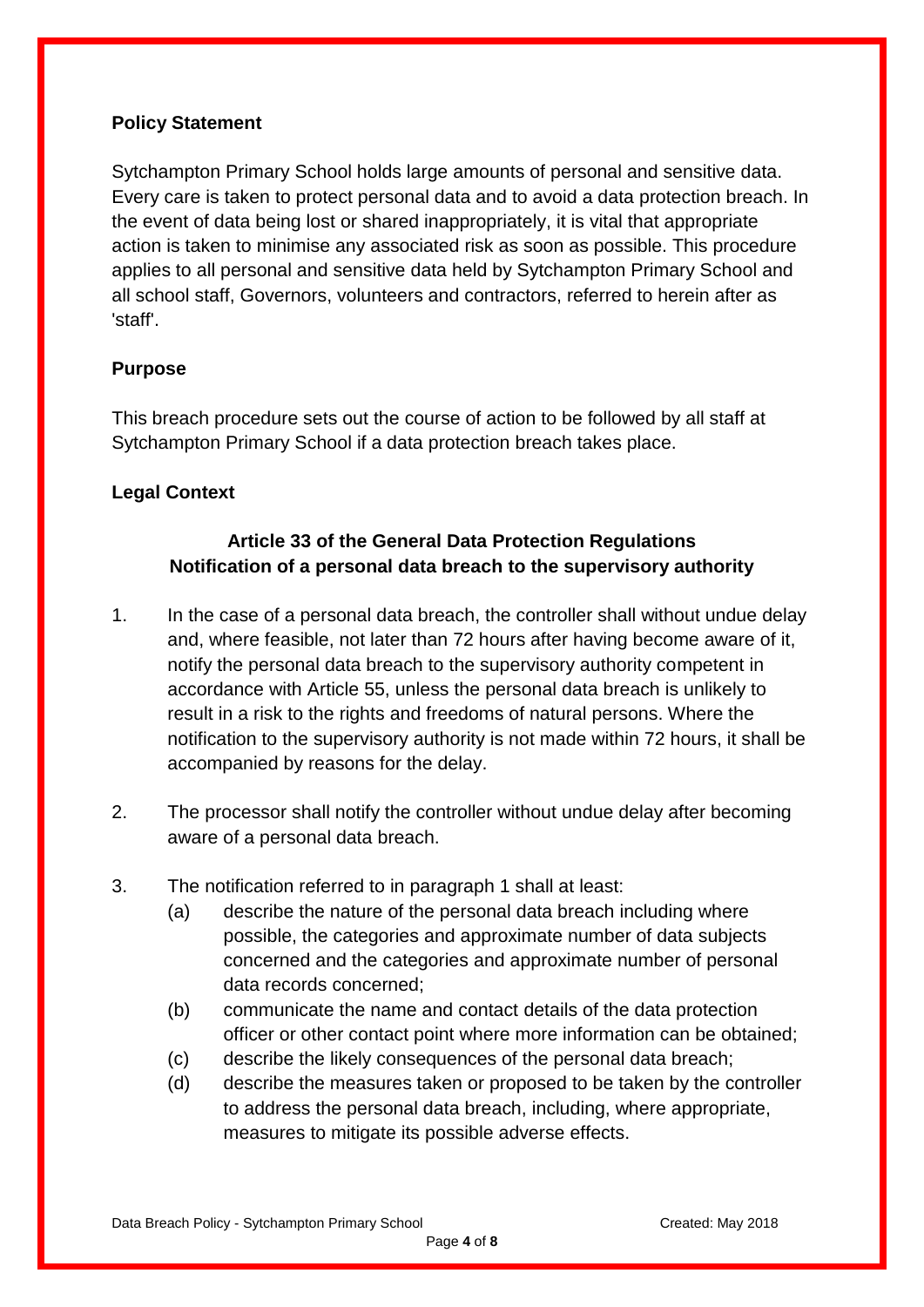- 4. Where, and in so far as, it is not possible to provide the information at the same time, the information may be provided in phases without undue further delay.
- 5. The controller shall document any personal data breaches, comprising the facts relating to the personal data breach, its effects and the remedial action taken. That documentation shall enable the supervisory authority to verify compliance with this Article.

## **Types of Breach**

Data protection breaches could be caused by a number of factors. A number of examples are shown below:

- Loss or theft of pupil, staff or governing body data and/ or equipment on which data is stored;
- Inappropriate access controls allowing unauthorised use:
- Equipment Failure;
- Poor data destruction procedures;
- Human Error;
- Cyber-attack;
- Hacking.

## **Managing a Data Breach**

In the event that the School identifies or is notified of a personal data breach, the following steps should followed:

- 1. The person who discovers/receives a report of a breach must inform the Head Teacher or, in their absence, either the School Business Manager and/or the School's Data Protection Officer (DPO). If the breach occurs or is discovered outside normal working hours, this should begin as soon as is practicable.
- 2. The Head Teacher/DPO (or nominated representative) must ascertain whether the breach is still occurring. If so, steps must be taken immediately to minimise the effect of the breach. An example might be to shut down a system, or to alert relevant staff such as the IT technician.
- 3. The Head Teacher/DPO (or nominated representative) must inform the Chair of Governors as soon as possible. As a registered Data Controller, it is the school's responsibility to take the appropriate action and conduct any investigation.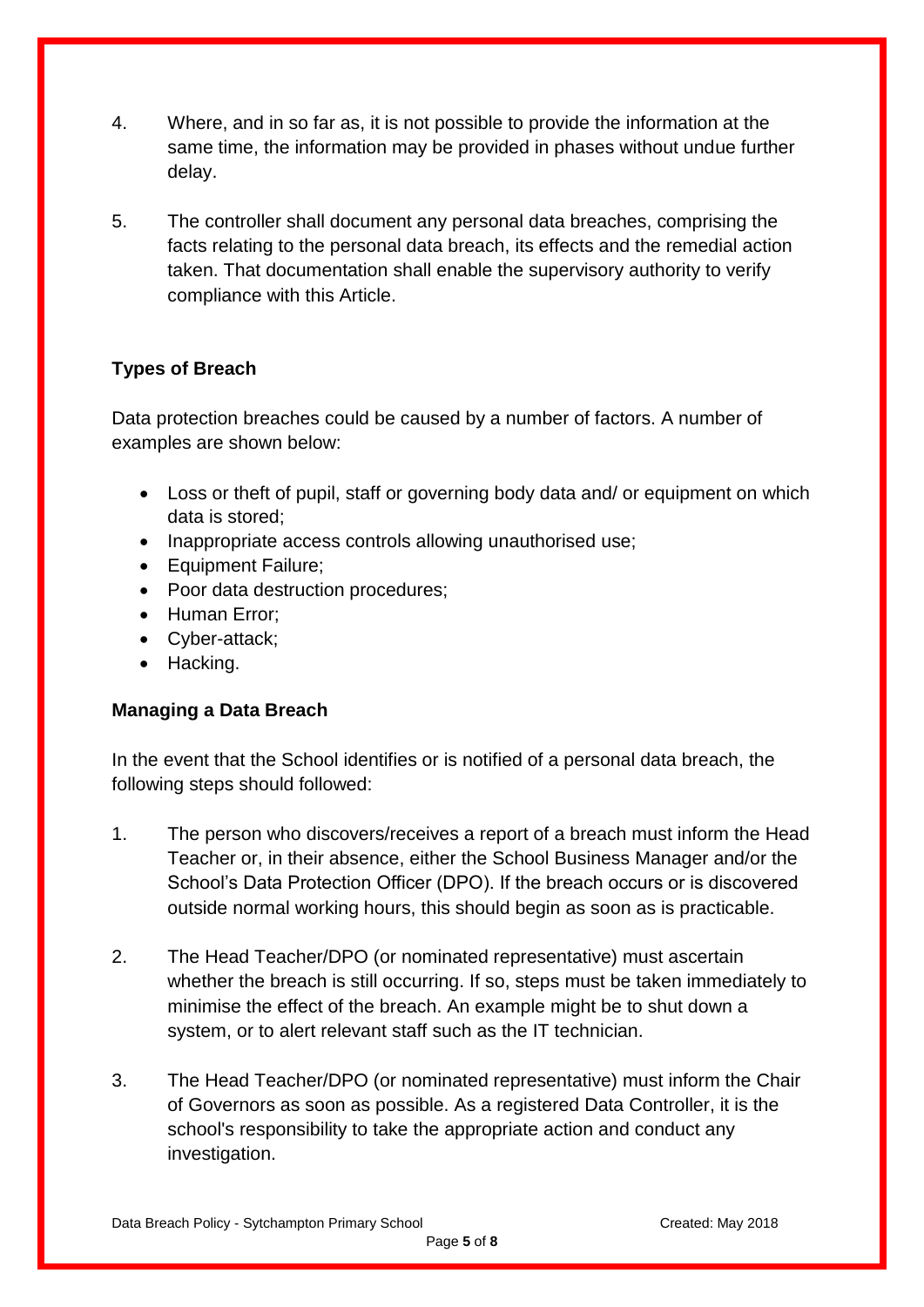- 4. The Head Teacher/DPO (or nominated representative) must also consider whether the Police need to be informed. This would be appropriate where illegal activity is known or is believed to have occurred, or where there is a risk that illegal activity might occur in the future. In such instances, advice from the School's legal support should be obtained.
- 5. The Head Teacher/DPO (or nominated representative) must quickly take appropriate steps to recover any losses and limit the damage. Steps might include:
- a. Attempting to recover lost equipment.
- b. Contacting the relevant County Council Departments, so that they are prepared for any potentially inappropriate enquiries ('phishing') for further information on the individual or individuals concerned. Consideration should be given to a global email to all school staff. If an inappropriate enquiry is received by staff, they should attempt to obtain the enquirer's name and contact details if possible and confirm that they will ring the individual, making the enquiry, back. Whatever the outcome of the call, it should be reported immediately to the Head Teacher/DPO (or nominated representative).
- c. Contacting the County Council's Communications Division if part of the crisis service, so that they can be prepared to handle any press enquiries. The Council's Press Officer can be contacted by telephone on (01905) 728631.
- d. The use of back-ups to restore lost/damaged/stolen data.
- e. If bank details have been lost/stolen, consider contacting banks directly for advice on preventing fraudulent use.
- f. If the data breach includes any entry codes or IT system passwords, then these must be changed immediately and the relevant agencies and members of staff informed.

## **Investigation**

In most cases, the next stage would be for the Head Teacher/DPO (or nominated representative) to fully investigate the breach. The Head Teacher/DPO (or nominated representative) should ascertain whose data was involved in the breach, the potential effect on the data subject and what further steps need to be taken to remedy the situation. The investigation should consider:

The type of data;

Data Breach Policy - Sytchampton Primary School Created: Created: May 2018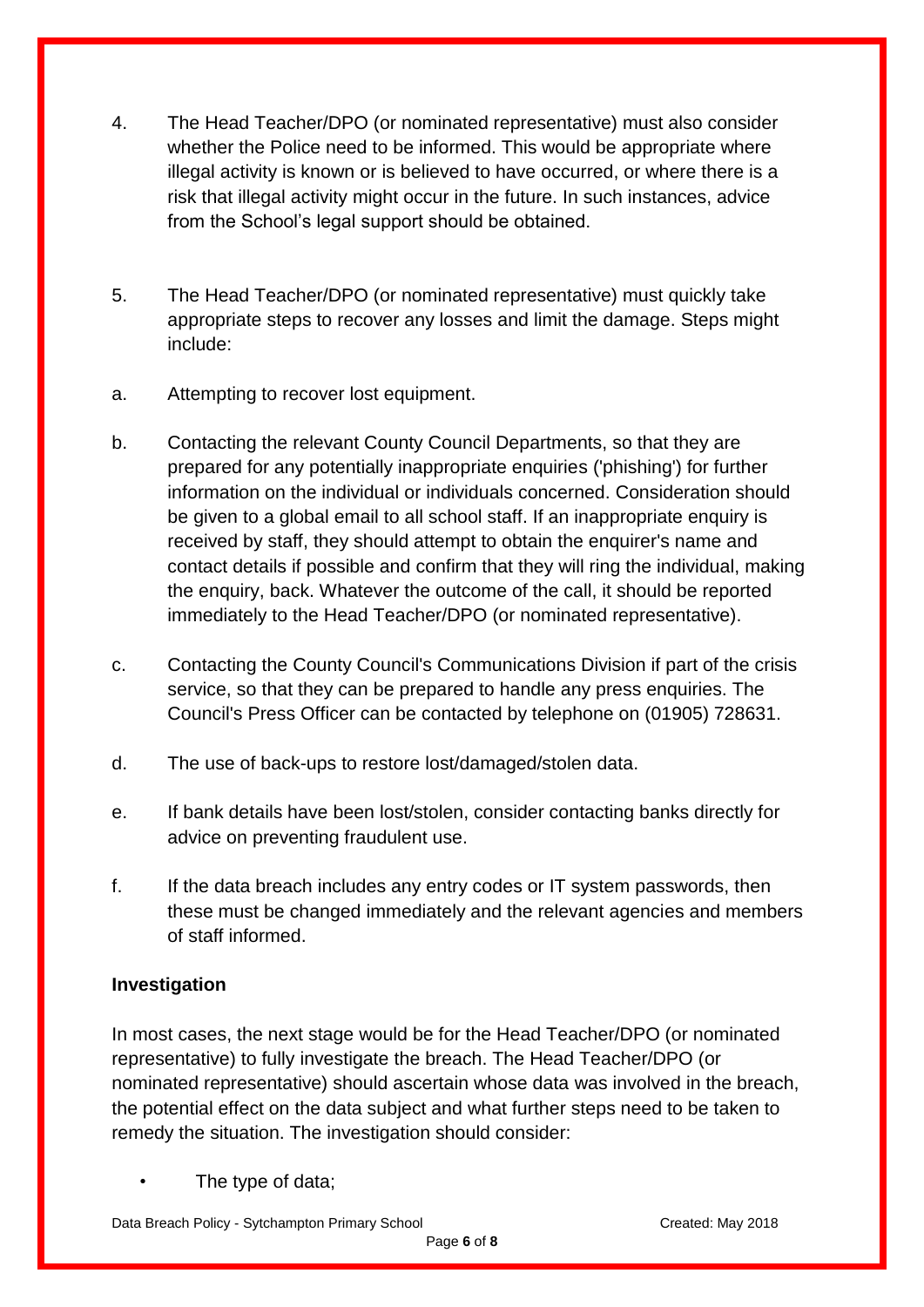- Its sensitivity;
- What protections were in place (e.g. encryption);
- What has happened to the data;
- Whether the data could be put to any illegal or inappropriate use;
- How many people are affected;
- What type of people have been affected (pupils, staff members, suppliers etc) and whether there are wider consequences to the breach.

A clear record should be made of the nature of the breach and the actions taken to mitigate it. The investigation should be completed as a matter of urgency due to the requirements to report notifiable personal data breaches to the Information Commissioner's Office. A more detailed review of the causes of the breach and recommendations for future improvements can be done once the matter has been resolved.

#### **Notification**

Some people/agencies may need to be notified as part of the initial containment. However, the decision will normally be made once an initial investigation has taken place. The Head Teacher/DPO (or nominated representative) should, after seeking expert or legal advice, decide whether anyone is notified of the breach. In the case of significant breaches, the Information Commissioner's Office (ICO) must be notified within 72 hours of the breach. Every incident should be considered on a case by case basis.

When notifying individuals, give specific and clear advice on what they can do to protect themselves and what the School is able to do to help them. You should also give them the opportunity to make a formal complaint if they wish (see the School's Complaints Procedure). The notification should include a description of how and when the breach occurred and what data was involved. Include details of what you have already done to mitigate the risks posed by the breach

#### **Review and Evaluation**

Once the initial aftermath of the breach is over, the Head Teacher/DPO (or nominated representative) should fully review both the causes of the breach and the effectiveness of the response to it. It should be reported to the next available Senior Management Team and Full Governors meeting for discussion. If systemic or ongoing problems are identified, then an action plan must be drawn up to put these right. If the breach warrants a disciplinary investigation, the manager leading the investigation should liaise with Human Resources or Internal Audit for advice and guidance. This breach procedure may need to be reviewed after a breach or after legislative changes, new case law or new guidance.